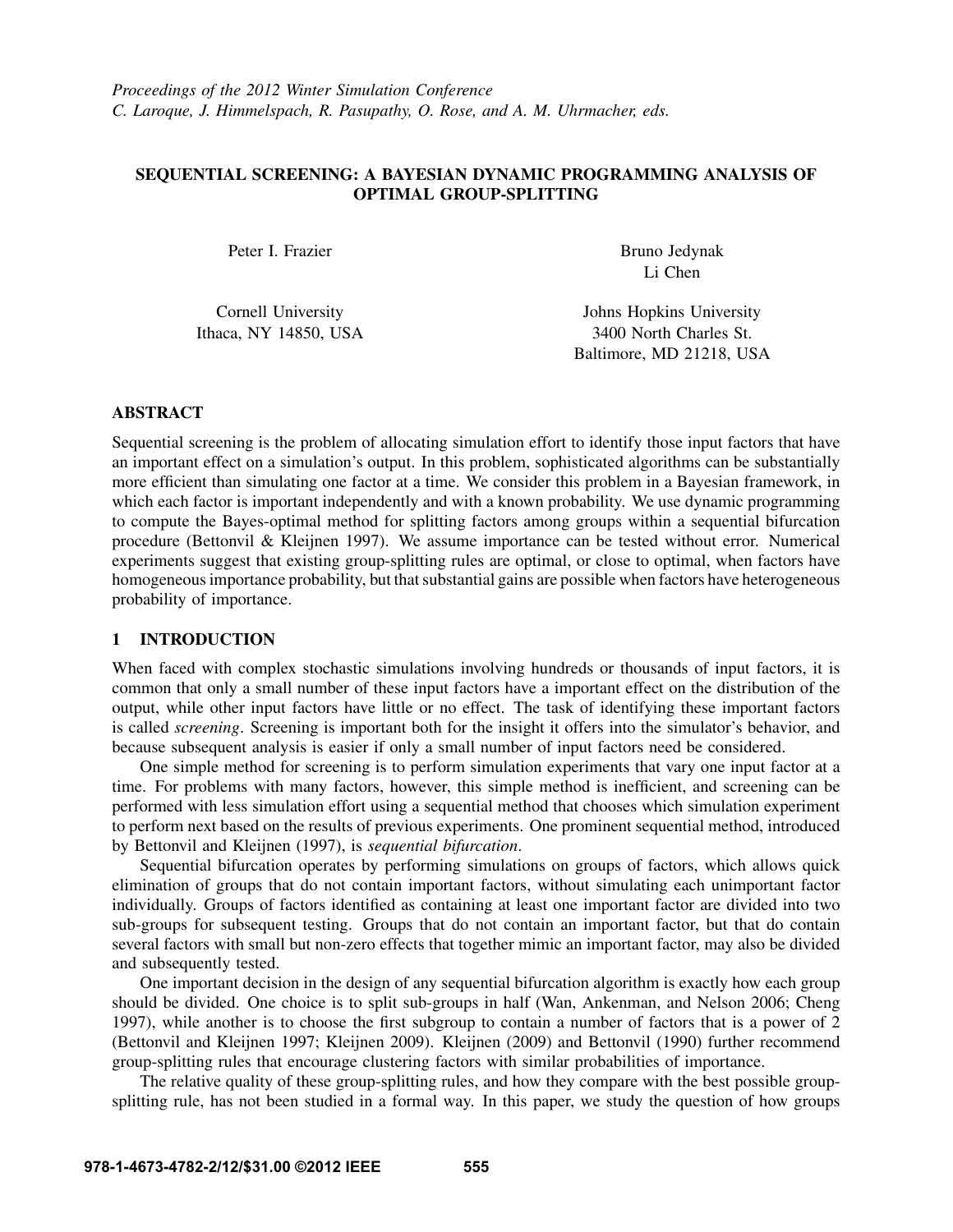should be split into subgroups to obtain *optimal* performance, in terms of a measure of the total simulation effort required. We work within a Bayesian framework, and the notion of optimality we use is *average-case optimality* with respect to a prior distribution.

For tractability, we make two assumptions. First, we assume that the total expected simulation effort is proportional to the number of input points at which simulations are performed. Second, we assume that the hypothesis tests determining importance make no errors. This second assumption holds when simulation is deterministic, and for stochastic simulation is an approximation that is most reasonable when hypothesis tests are performed with a large amount of simulation effort and a high degree of accuracy. This assumption parallels the assumption of negligible error made in Bettonvil and Kleijnen (1997). While this second assumption may misrepresent the final number of incorrect determinations under stochastic simulation, our focus is on how group splitting affects the number of input points at which simulation is performed. The number of incorrect determinations may be controlled separately through the choice of hypothesis testing procedure, and the simulation effort used at each input point.

Sequential bifurcation was introduced by Bettonvil and Kleijnen (1997) and subsequently extended and modified by a number of authors. Much of the work on sequential bifurcation is surveyed in Kleijnen (2009) and an introduction to the sequential bifurcation algorithm may be found in the textbook Kleijnen (2007). We provide a brief overview here.

When sequential bifurcation was introduced in Bettonvil and Kleijnen (1997), it assumed negligible random errors inthe simulation response. It was extended to allow for more substantial random errors inCheng (1997), although no formal statistical guarantee on solution quality was provided. Later, Wan, Ankenman, and Nelson (2006) provided a modified version of sequential bifurcation with statistical guarantees on the number of incorrect determinations. Although much of the work on sequential bifurcation assumes a linear model with no interactions for the responses, the original work Bettonvil and Kleijnen (1997) considered interactions between pairs of factors, and Bettonvil, Kleijnen, and Persson (2006), Yaesoubi, Roberts, and Klein (2010) and Wan, Ankenman, and Nelson (2010) discuss interactions and other more general statistical models. Shi, Kleijnen, and Liu (2012) extends sequential bifurcation to multiple responses and utilizes an improved hypothesis testing procedure.

To find the average-case optimal group-splitting strategy, we use methods from dynamic programming and Markov decision processes (see, e.g., Dynkin and Yushkevich (1979), Powell (2007)). This use of dynamic programming to design algorithms with optimal or near-optimal average-case performance has been considered for other problems in simulation, especially Bayesian ranking and selection (Chick and Gans 2009; Chick, Branke, and Schmidt 2010; Frazier, Powell, and Dayanik 2008; Frazier and Powell 2008; Chick and Frazier 2012), but also optimization via simulation as studied within Bayesian global optimization (Brochu, Cora, and de Freitas 2009). In such problems, finding an average-case optimal algorithm generally requires solving a partially observable Markov decision process (POMDP). In most cases, the state space of this POMDP is very large, making it computationally infeasible to obtain exact solutions (Lovejoy 1991; Powell and Ryzhov 2012).

Although the state space of the dynamic program that we consider is high-dimensional in its original form, and thus apparently difficult to solve because of the curse of dimensionality (Powell 2007), we are able to exploit structure (in the form of conditional independence) to transform to a low-dimensional state space, resulting in an efficient computational scheme for solving the dynamic program. Thus, group splitting for sequential bifurcation joins a small number of other problems in simulation for which the Bayes-optimal fully sequential algorithm can be computed explicitly. Other examples include ranking and selection with one known and one unknown alternative (Chick and Frazier 2012), multiple comparisons with a known standard (Xie and Frazier 2011), entropy-based search (Jedynak, Frazier, and Sznitman 2012), and stochastic root-finding (Waeber, Frazier, and Henderson 2011).

In Section 2 we define the screening problem, and the sequential bifurcation algorithm. In Section 3 we define the group splitting problem as a Markov decision process. In Section 4 we present our optimality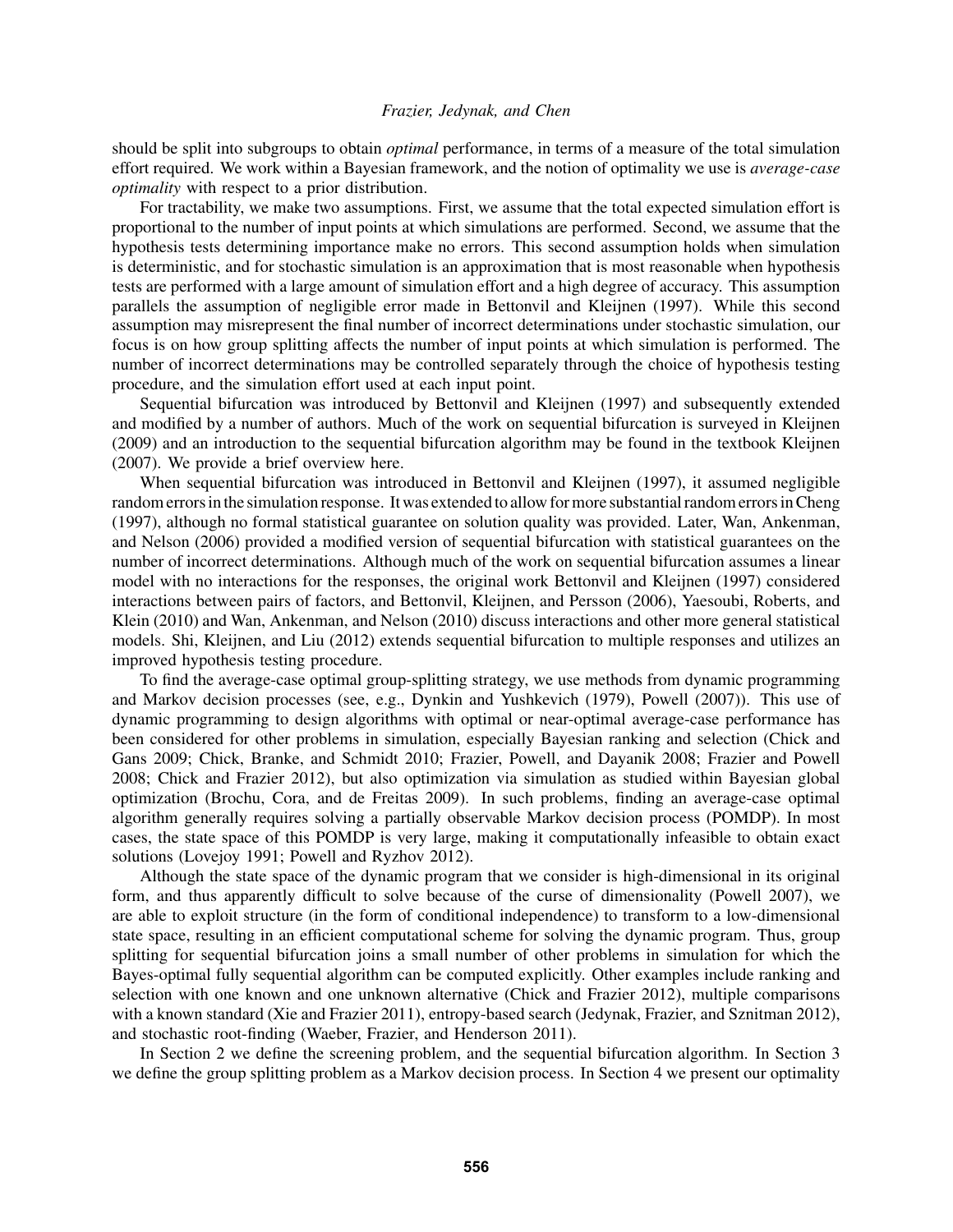results: Section 4.1 considers factors with homogeneous probability of importance; and Section 4.2 considers factors with two different probabilities of importance. Section 5 concludes.

#### 2 SCREENING AND SEQUENTIAL BIFURCATION

In this section, we provide an overview of the problem of sequential screening for stochastic simulation, and the class of sequential bifurcation (SB) methods.

We have a stochastic simulator that takes an input vector  $\vec{x} \in \mathbb{R}^K$ , where  $K > 1$ , and produces stochastic output  $y(\vec{x})$ . As is common in the literature on screening, we assume a linear model with main effects and no interactions. In this model, close to some central point that we take to be 0 without loss of generality, the distribution of  $y(\vec{x})$  is modeled as

$$
y(\vec{x}) = \beta_0 + \sum_{k=1}^K \beta_k x_k + \varepsilon(\vec{x}),
$$

where  $\beta_0, \beta_1, \ldots, \beta_K$  are unknown factor coefficients, and the distribution of  $\varepsilon(\vec{x})$  is normal with mean 0 and an unknown variance  $\sigma^2(\vec{x})$ . We assume that the  $\varepsilon(\vec{x})$  are independent, which can be assured by driving the simulation with independent pseudo random number streams, and which precludes the use of common random numbers considered by some work on screening. We also assume, as in other literature on screening (Bettonvil and Kleijnen 1997; Wan, Ankenman, and Nelson 2006), that the sign of each β*<sup>k</sup>* is known. With this assumption, we have without loss of generality that  $\beta_k \geq 0$  for each  $k > 0$ . If this is not met, and  $\beta_k$  is instead non-positive, we may transform the input vector by replacing  $x_k$  by  $-x_k$  to obtain an equivalent problem in which  $\beta_k \geq 0$ .

The component directions  $k = 1, ..., K$  are called *factors*, and our goal in screening is to determine which of these factors have a non-zero value for β*k*. Those factors are called *important*, and the remaining factors with  $\beta_k = 0$  are called *unimportant*. Although for simplicity we take all factors with strictly positive  $\beta_k$  to be important, some other work on screening (e.g., Cheng (1997)) assumes another formulation in which there are parameters  $\delta \ge 0$  and  $a > 0$ , and factors with  $\beta_k < \delta$  are unimportant; factors with  $\beta_k > \delta + a$ are important, and factors with  $\beta_k \in [\delta, \delta + a]$  are of ambiguous importance, and may be correctly declared to either be important or unimportant.

In screening, the experimenter first chooses low and high levels for each factor. The low level is set to 0, while the high level is set to a strictly positive number  $w_k$ . Often,  $w_k$  is equal to 1, but other values are possible (Wan, Ankenman, and Nelson 2006). The experimenter then performs a sequence of experiments where each component of  $\vec{x}$  is either low or high. SB assumes further that the input vector  $\vec{x}$  for each simulation experiment is equal to  $\vec{x}(k) = [w_1, \ldots, w_k, 0, \ldots, 0]$  for some  $k \in \{0, \ldots, K\}$ , where  $\vec{x}(0) = [0, \ldots, 0].$ 

Simulation output from experiments run at  $\vec{x}(k)$  have a mean value of  $E[y(\vec{x}(k))] = s(k) = \beta_0 + \beta_1 k^2$  $\sum_{k'=1}^{k} w_{k'} \beta_{k'}$ , and averaging this simulation output provides an estimate of this quantity. Furthermore, given two factors  $1 \le k_1 < k_2$ , one can estimate  $s(k_2) - s(k_1 - 1) = \sum_{k'=k_1}^{k_2} w_{k'} \beta_{k'}$  with the difference between simulation output at  $\vec{x}(k_1 - 1)$  and  $\vec{x}(k_2)$ . SB algorithms use these estimates to find the important factors.

The original SB method (Bettonvil and Kleijnen 1997), as well as a number of extensions and modifications (Cheng 1997; Wan, Ankenman, and Nelson 2006), follow the algorithmic structure given below in Figure 1. This algorithmic structure stores and evaluates *groups* of numerically contiguous factors,  $\{k_1, \ldots, k_2\}$ . Each group can be tested to see whether it contains important factors by performing a hypothesis test for whether  $s(k_2) - s(k_1 - 1)$  is strictly positive. If  $s(k_2) - s(k_1 - 1) > 0$ , then the group contains an important factor. Conversely, if  $s(k_2) - s(k_1 - 1) = 0$ , then it does not. Figure 1 does not specify a hypothesis testing procedure for performing these individual hypothesis tests, as versions of SB appearing in Bettonvil and Kleijnen (1997), Cheng (1997), Wan, Ankenman, and Nelson (2006) use different hypothesis testing procedures, all within the same basic structure.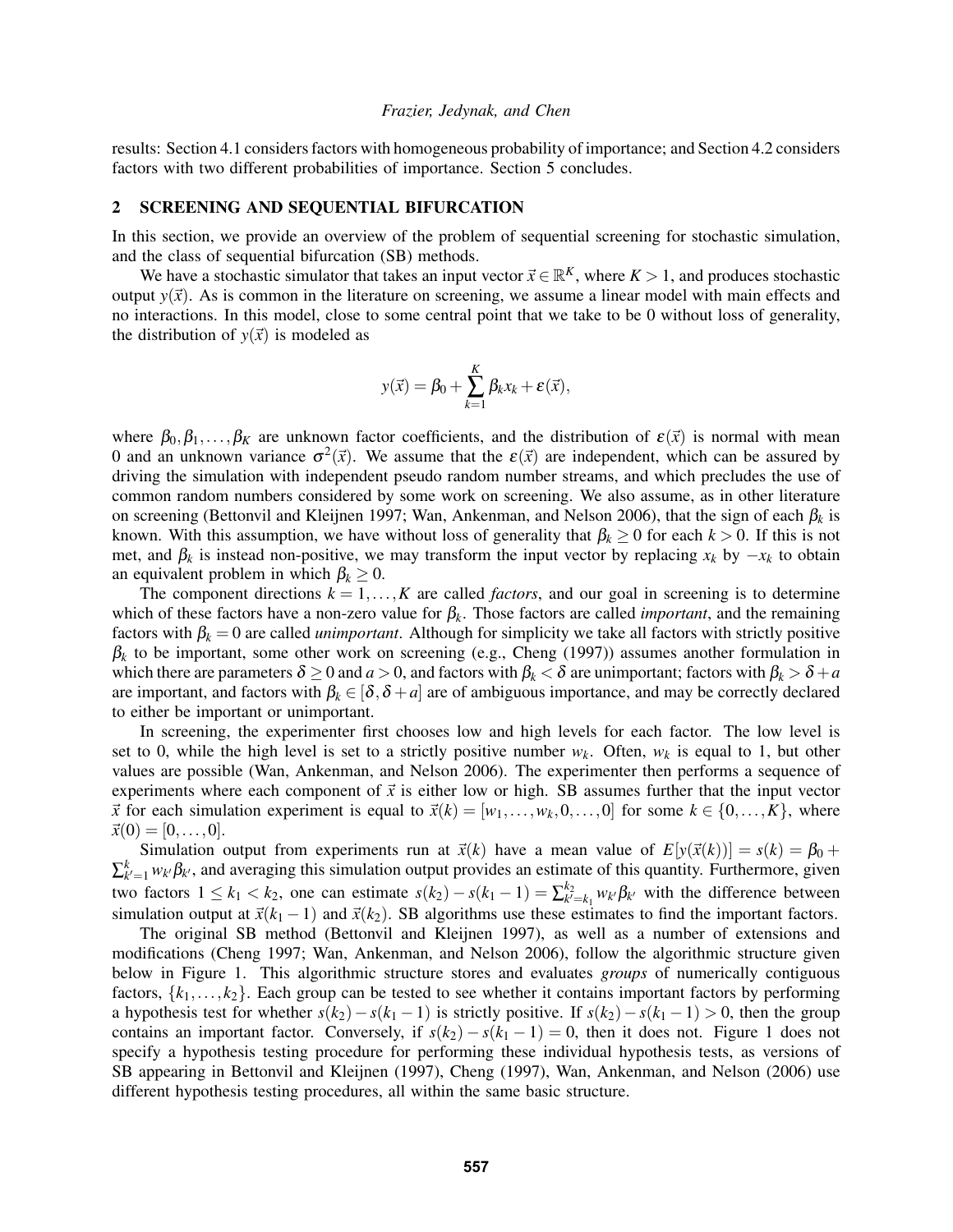#### 1. Determine whether there are important factors in  $\{1,\ldots,K\}$

Test the hypothesis  $H_0$ :  $s(K) = s(0)$  versus the hypothesis  $H_1$ :  $s(K) > s(0)$ . This requires obtaining simulation replications of  $y(\vec{x})$  at  $\vec{x} = \vec{x}(0)$  and  $\vec{x} = \vec{x}(K)$ .

- (a) If we accept  $H_0$  (there are no important factors in  $1,\ldots,K$ ) then stop the screening procedure, and output that there are no important factors.
- (b) If we accept  $H_1$  (there is at least one important factor in  $1, \ldots, K$ ) then create an empty stack, and push the group  $\{1, \ldots, K\}$  onto the stack.
- 2. Until the stack is empty, do the following:
	- (a) Pop a group off the stack

Pop a group off the top of the stack. This group is of the form  $\{k_1, \ldots, k_2\}$  for some  $k_1, k_2$  with  $1 \leq k_1 \leq k_2 \leq K$ . This group has been determined to contain an important factor by a previous hypothesis test, and simulation samples have already been obtained at  $y(\vec{x}(k_1 - 1))$  and  $y(\vec{x}(k_2))$ .

#### (b) Split the group

Using the group-splitting rule, choose a value *k* satisfying  $k_1 \leq k \lt k_2$ . We will split the group  $\{k_1, \ldots, k_2\}$ into two groups of factors,  $\{k_1,\ldots,k\}$  and  $\{k+1,\ldots,k_2\}$ , and test each of them individually to determine whether they contain important factors. This pair of tests, performed below in Steps 2c and 2d requires obtaining simulation replications of  $y(\vec{x})$  at  $\vec{x} = \vec{x}(k)$ . It also reuses simulation replications previously obtained at  $\vec{x} = \vec{x}(k_1)$  and  $\vec{x} = \vec{x}(k_2)$ , and may run additional replications at these two values of  $\vec{x}$ .

(c) Determine whether there are important factors in the first sub-group

Test the hypothesis  $H_0$ :  $s(k_1 - 1) = s(k)$  versus the hypothesis  $H_1$ :  $s(k_1 - 1) > s(k)$ .

If we accept  $H_0$  (none of the factors  $k_1, \ldots, k$  are important) then continue.

If we accept  $H_1$  and  $k_1 = k$  then output that factor  $k_1$  is important and continue.

If we accept  $H_1$  and  $k_1 < k$  (there is at least one important factor in  $\{k_1, \ldots, k\}$ ) then push the group  $\{k_1, \ldots, k\}$  onto the stack and continue.

- (d) Determine whether there are important factors in the second sub-group
	- Test the hypothesis  $H_0$ :  $s(k) = s(k_2)$  versus the hypothesis  $H_1$ :  $s(k) > s(k_2)$ .
		- If we accept  $H_0$  (none of the factors  $k+1,\ldots,k_2$  are important) then continue.
		- If we accept  $H_1$  and  $k+1 = k_2$  then output that factor  $k_2$  is important and continue.

If we accept  $H_1$  and  $k+1 < k_2$  (at least one of the factors in  $\{k+1,\ldots,k_2\}$  is important) then push the group  $\{k+1,\ldots,k_2\}$  onto the stack and continue.

Figure 1: The algorithmic structure of sequential bifurcation algorithms. In this paper, we consider the optimal choice of the group-splitting rule used in Step 2b.

Figure 1 leaves unspecified the group-splitting rule, used in Step 2b to split the original group into sub-groups. Some existing SB algorithms (Cheng 1997; Wan, Ankenman, and Nelson 2006) split in half if the number of elements *n* in the original group is even, or into one sub-group with  $(n+1)/2$  elements and another with (*n*−1)/2 if *n* is odd. Other algorithms, including the one originally proposed in (Bettonvil and Kleijnen 1997), suggest choosing one sub-group to contain a number of elements that is a power of 2.

In this paper, we analyze which group-splitting rule minimizes the number of input points at which simulation must be performed. Although simulation effort varies in practice across the values of  $\vec{x}$  tested, we use the number of input points at which simulations are performed as a proxy for the overall amount of simulation effort. If the total simulation effort were proportional to the number of input points simulated, then a group-splitting policy that minimized the expected value of one measure would also minimize the expected value of the other measure.

In the specific context of Figure 1 the number of distinct input points (values of  $\vec{x}$ ) at which SB performs simulations is exactly the two points tested in Step 1 plus one additional point for each iteration through Step 2b.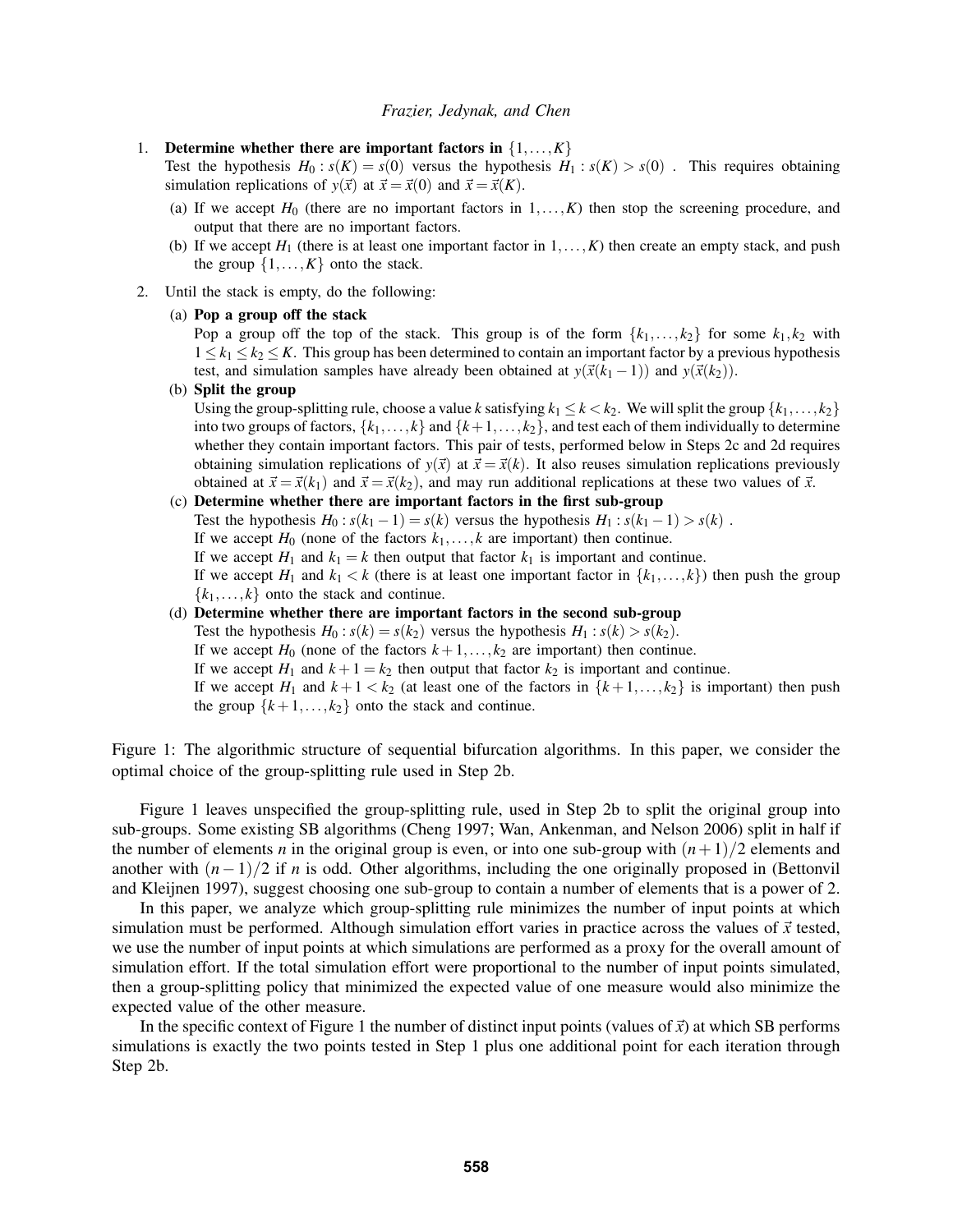### 3 FORMULATION OF THE OPTIMAL GROUP SPLITTING PROBLEM

To support our analysis of the optimal group-splitting rule, we abstract the operations performed by SB in terms of a collection of random variables. Let  $\theta = (\beta_0, \beta_1, ..., \beta_K, \sigma^2(\cdot))$ .  $\theta$  specifies the distribution of  $y(\vec{x})$  for each  $\vec{x}$ . We work within a Bayesian framework, in which we place a prior distribution *P* on  $\theta$ . We consider prior distributions in which the random variables  $(\beta_1, \ldots, \beta_K)$  are independent of each other, and of both  $\beta_0$  and  $\sigma^2(\cdot)$ . The random variables  $1\{\beta_k > 0\}$ ,  $k = 1, ..., K$  that indicate whether each factor *k* is important are independent.

We specify  $Z(k_1, k_2)$  to be 1 if  $\beta_k > 0$  for any  $k \in \{k_1, \ldots, k_2\}$ , and 0 otherwise. That is,  $Z(k_1, k_2)$ indicates whether  $\{k_1,\ldots,k_2\}$  contains an important factor.  $Z(k_1,k_2)$  depends implicitly on  $\theta$ , and is entirely determined by it. The prior probability that factor *k* is important can be written as  $P(Z(k, k) = 1) = P(\beta_k > 0)$ .

We assume that the hypothesis tests performed in Step 1, 2c and 2d in Figure 1 are free from errors. That is, the decision of the hypothesis test  $H_0$ :  $s(k_1 - 1) = s(k_2)$  vs.  $H_1$ :  $s(k_1 - 1) > s(k_2)$  is equal to  $Z(k_1, k_2)$ . When simulation is deterministic, this assumption holds, while for stochastic simulation it does not, and is an approximation made for tractability as noted in Section 1. With this assumption, the number of distinct points  $\vec{x}$  that an SB algorithm simulates is completely determined by the collection of random variables  $\{Z(k_1, k_2) : 1 \le k_1 \le k_2 \le K\}.$ 

In Figure 2, we write the general algorithmic framework from Figure 1 as a controlled Markov process using the additional notation defined above. Rather than pushing sets of the form  $\{k_1, \ldots, k_2\}$  onto the stack, it pushes pairs  $(k_1, k_2)$ . The group splitting rule is specified through a function  $\pi$ , which maps the current set of pairs on the stack, and the pair of factors just popped off the stack, to a choice of factor at which to split the current group.

- 1. Let  $t = 0$ ,  $M_0 = 2$ , and  $Z^{(0)} = Z(1, K)$ . If  $Z^{(0)} = 0$  then stop and output that there are no important factors. If  $Z^{(0)} = 1$  create an empty stack, and push the group  $(1, K)$  onto the stack.
- 2. Let  $S_t$  be the current vector of pairs of entries on the stack. Until the stack is empty, do the following:
	- (a) Increment *t* and let  $M_t = M_{t-1} + 1$ . Pop a group off the top of the stack, call it  $(k_1^{(t)})$  $\binom{(t)}{1}, k_2^{(t)}$  $\binom{l}{2}$ .
	- (b) Choose a value  $k^{(t)} = \pi^{(t)}(k_1^{(t)})$  $\mathbf{h}_1^{(t)}, \mathbf{k}_2^{(t)}$  $\binom{(t)}{2}, k_1^{(s)}$  $\binom{(s)}{1}, k_2^{(s)}$  $\binom{s}{2}$ ,  $z_1^{(s)}$  $\binom{(s)}{1}, \zeta_2^{(s)}$  $z^{(s)}_{2}$ : *s* < *t*) satisfying  $k^{(t)}_t \leq k^{(t)} < k^{(t)}_2$  $\frac{1}{2}$ . Observe  $Z_1^{(t)} = Z(k_1^{(t)})$  $\mathbf{Z}_1^{(t)}$ ,  $k^{(t)}$ ) and  $\mathbf{Z}_2^{(t)} = \mathbf{Z}(k^{(t)} + 1, k_2^{(t)})$  $\binom{l}{2}$ .
	- (c) If  $Z_1^{(t)} = 1$  and  $k_1^{(t)} = k^{(t)}$  then output that factor  $k^{(t)}$  is important. If  $Z_1^{(t)} = 1$  and  $k_1^{(t)} < k^{(t)}$  then push the group  $(k_1^{(t)}$  $\binom{t}{1}$ ,  $k^{(t)}$ ) onto the stack. If  $Z_1^{(t)} = 0$  then do not change the stack.
	- (d) If  $Z_2^{(t)} = 1$  and  $k^{(t)} + 1 = k_2^{(t)}$ <sup>(*t*)</sup> then output that factor  $k^{(t)} + 1$  is important. If  $Z_2^{(t)} = 1$  and  $k^{(t)} + 1 < k_2^{(t)}$  $\chi_2^{(t)}$  then push the group  $(k^{(t)} + 1, k_2^{(t)})$  $2^{(1)}$ ) onto the stack. If  $Z_2^{(t)} = 0$  then do not change the stack.
- 3. Let *T* be the current value of *t* and  $M_T$  be the current value of  $M_t$ .

Figure 2: The algorithmic structure of sequential bifurcation algorithms from Figure 1, where  $Z(k_1, k_2)$ indicates whether  $\{k_1, \ldots, k_2\}$  contains an important factor, and  $\pi$  is the group splitting rule.

This algorithm tracks the number of distinct  $\vec{x}(k)$  at which simulation replications are obtained, our surrogate for the overall simulation effort, in the random variable  $M_T$ . This random variable is initialized to 2, for the pair of points at which simulations are performed in Step 1, and then incremented each time we pass through the loop in Step 2. Because we assume hypothesis tests make no errors, *M<sup>T</sup>* is fully determined by θ and π. The measure of performance that we consider is the expected value of  $M_T$ , integrating over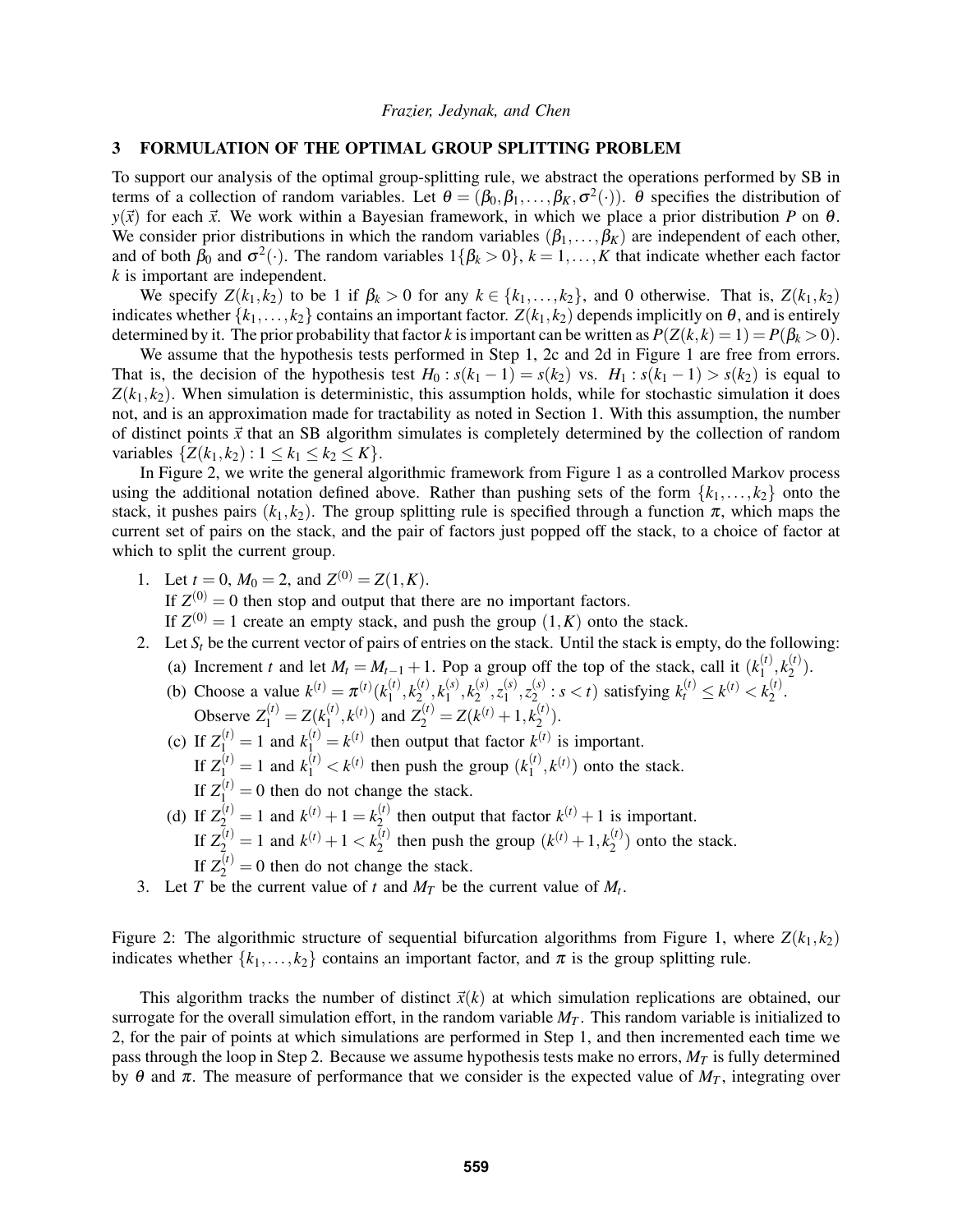our prior distribution on  $\theta$ . The dependence of this expectation on  $\pi$  is indicated by the notation  $E^{\pi}$ .

$$
E^{\pi}[M_T] = \int E^{\pi}[M_T|\theta] P(d\theta).
$$
 (1)

Note that the Bayesian framework *does not* resample θ after every test is performed. Instead, θ is modeled as fixed, and as having been drawn from the prior distribution *P* before the screening procedure begins.

The objective (1) does not consider the *accuracy* of the SB method, in terms of the number of factors correctly selected as important or unimportant. Instead, we assume that accuracy has been satisfactorily controlled through design of the hypothesis tests, and our goal is instead to minimize the sampling effort required through selection of the group-splitting method. Although our assumption of error-free hypothesis testing does not allow us to quantitatively model the dependence of accuracy on the group-splitting rule, intuition suggests that reducing the number of hypothesis tests performed also reduces the number of opportunities at which errors can be made, which should tend to improve overall accuracy.

### 4 OPTIMAL GROUP SPLITTING

Our goal in our analysis is to choose a group-splitting rule to use in Step 2b so as to minimize (1). In Section 4.1 we first pursue this goal under an assumption that the probability of a factor's importance is the same for all factors. In Section 4.2 we relax the homogeneity hypothesis and allow factors with two different probabilities of importance. In each section, we provide an explicit computational method for finding the optimal group splitting rule and present a numerical investigation comparing splitting in half to the optimal rule.

### 4.1 Homogeneous Factors

We first perform our analysis for the case that the probability  $P(Z(k, k) = 1)$  that factor *k* is important is constant across *k*. Let  $p = P(Z(k, k) = 1)$  and let  $q = 1 - p$ . This case is the simplest Bayesian prior. (This case also applies in the frequentist setting if we permute the factors uniformly at random before beginning the screening process, although performing such a permutation would violate the advice of (Bettonvil and Kleijnen 1997) to sort the factors in increasing order of importance, and would likely degrade performance.) We use dynamic programming to calculate the optimal number of factors to include into the first and second sub-groups when performing group splitting in Step 2b.

To support our analysis, we define a function  $r(u, n)$ , which is the probability that a sub-group of  $u$ factors contains an important factor, given that it is a subset of a parent group of *n* factors that contains an important factor. For  $u \le n$ ,  $r(u, n)$  is defined formally and then computed as

$$
r(u,n) := P(Z(1,u) = 1|Z(1,n) = 1)
$$
  
= 
$$
\frac{P(Z(1,u) = 1, Z(1,n) = 1)}{P(Z(1,n) = 1)} = \frac{P(Z(1,u) = 1)}{P(Z(1,n) = 1)} = \frac{1 - q^u}{1 - q^n}.
$$
 (2)

In this computation of  $r(u, n)$ , we have used that

$$
P(Z(1, u) = 1) = 1 - P(Z(1, u) = 0) = 1 - \prod_{k=1}^{u} P(Z(k, k) = 0) = 1 - q^u
$$
\n(3)

by the independence of the importance of the factors.

We now proceed with our dynamic programming analysis. Let  $W^*(K)$  be the value of  $E^{\pi^*}[M_T]$  under the optimal group splitting rule  $\pi^*$ , as a function of the overall number of factors *K*. To compute  $W^*(K)$ , we first define another function  $V^*$ . Let  $V^*(n)$  be the expected number of *additional* points  $\vec{x}(k)$  at which simulations must be run, under the optimal group splitting rule, to completely process all of the factors within a group of *n* factors previously classified as containing an important factor. That is,

$$
V^*(n) = E^{\pi^*} \left[ M_T - M_t | S_t = \{(k, k+n)\} \right]. \tag{4}
$$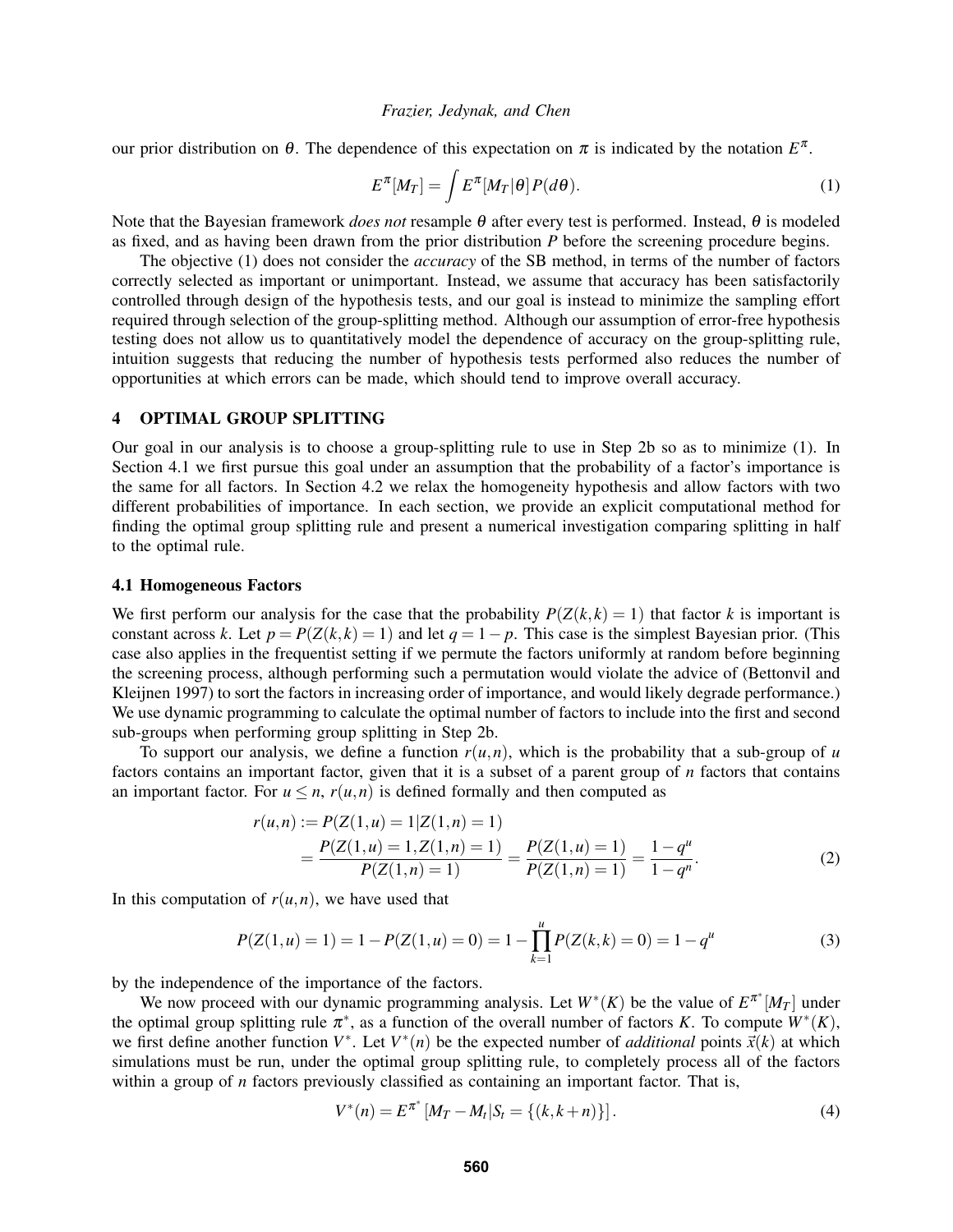$V^*(n)$  does not depend on the value of *t* or *k* in (4), as long as *k* satisfies  $1 \leq k \leq K - n$ , and as long as there is some strictly positive probability of reaching  $S_t = (k, k+n)$  for some *k* under policy  $\pi^*$ . Note that reaching  $S_t = (k, k+n)$  implies that  $Z(k, k+n) = 1$ .

 $W^*(K)$  can be computed from  $V^*(K)$  because setting  $t = 0$  shows  $V^*(K) = E[M_T - 2|Z(1,K) = 1]$ . From this we have,

$$
W^*(K) = 2 + P(Z(1,K) = 1)V^*(K) = 2 + (1 - q^K)V^*(K)
$$

Here, we have used the expression (3). Both  $W^*$  and  $V^*$  implicitly depend on *q*.

We now give a recursive algorithm for computing *V* ∗ . First,

 $V^*(1) = 0,$ 

because a single factor previously classified as important requires no further simulation.

Now, consider some  $n > 1$ . When first splitting this group of *n* factors, if we split it into one group of  $u \in \{1, \ldots, n-1\}$  factors and another of  $n-u$ , then the expected number of additional points to be simulated will be the sum of 1 (from this first split), and the expected number of additional points required to process each of the first and second subgroups.

If the first subgroup is found to contain no important factors, it will require no additional simulation. If it is found to be important (which occurs with probability  $r(u,n)$ ), it will require  $V^*(u)$  additional points in expectation. Thus, the first subgroup requires  $r(u,n)V^*(u)$  additional points in expectation. Similarly, the second subgroup requires  $r(n - u, n)V^*(n - u)$ . Optimizing over *u* provides the following recursive expression,

$$
V^*(n) = \min_{u \in 1, \dots, n-1} 1 + r(u, n)V^*(u) + r(n-u, n)V^*(n-u).
$$

The set of optimal values for *u* (which is not necessarily unique) is the set of values attaining this minimum.

$$
u^*(n) \in \underset{u \in 1, \dots, n-1}{\text{argmin}} 1 + r(u, n)V^*(u) + r(n - u, n)V^*(n - u). \tag{5}
$$

The expected number of factors at which we must run simulations under the group splitting rule of dividing each group in half can be computed with a similar recursive algorithm, where we replace the maximization over *u* with the decision  $u^{SB}(n) = \lfloor n/2 \rfloor$ , where  $\lfloor x \rfloor$  is the largest integer less than or equal to  $\dot{x}$ .

$$
W^{SB}(K) = 2 + (1 - q^{K})V^{SB}(K),
$$
  
\n
$$
V^{SB}(1) = 0,
$$
  
\n
$$
V^{SB}(n) = 1 + r(u, n)V^{SB}(u^{SB}(n)) + r(n - u^{SB}(n), n)V^{*}(n - u^{SB}(n)).
$$

Although we choose to round down in the expression  $n/2$ , the value of  $W^{SB}(K)$  remains unchanged if we instead use  $\lceil n/2 \rceil$ .

Figure 3 compares splitting in half (labeled SB) to the optimal policy, assuming that each factor is important with a constant probability of  $p = 0.1$ . The left panel shows  $W^*(K)$  and  $W^{SB}(K)$  as a function of *K*. The center panel shows  $u^*(n)$  and  $u^{SB}(n)$  as a function of *n*, where we take  $u^*(n)$  to be the minimal value in the argmax set (5). The right panel shows the ratio  $W^*(K)/W^{SB}(K)$  of the number of factors tested as a function of *K*. When this ratio is 1, SB is optimal, and when it is strictly less than 1, SB is strictly suboptimal. For other numbers of factors, SB falls within 98% of optimal, at least for this range of the number of factors, and this value of *p*.

The central panel of Figure 3 shows an interesting behavior. In the plot, the pair  $(u^*(n), n - u^*(n))$ always contains the largest integer power of 2 less than or equal to *n*/2. We found this behavior also held for other values of *p* and larger This is consistent with the proposed group-splitting rule of (Bettonvil and Kleijnen 1997). values of *n*. This leads us to make the following conjecture.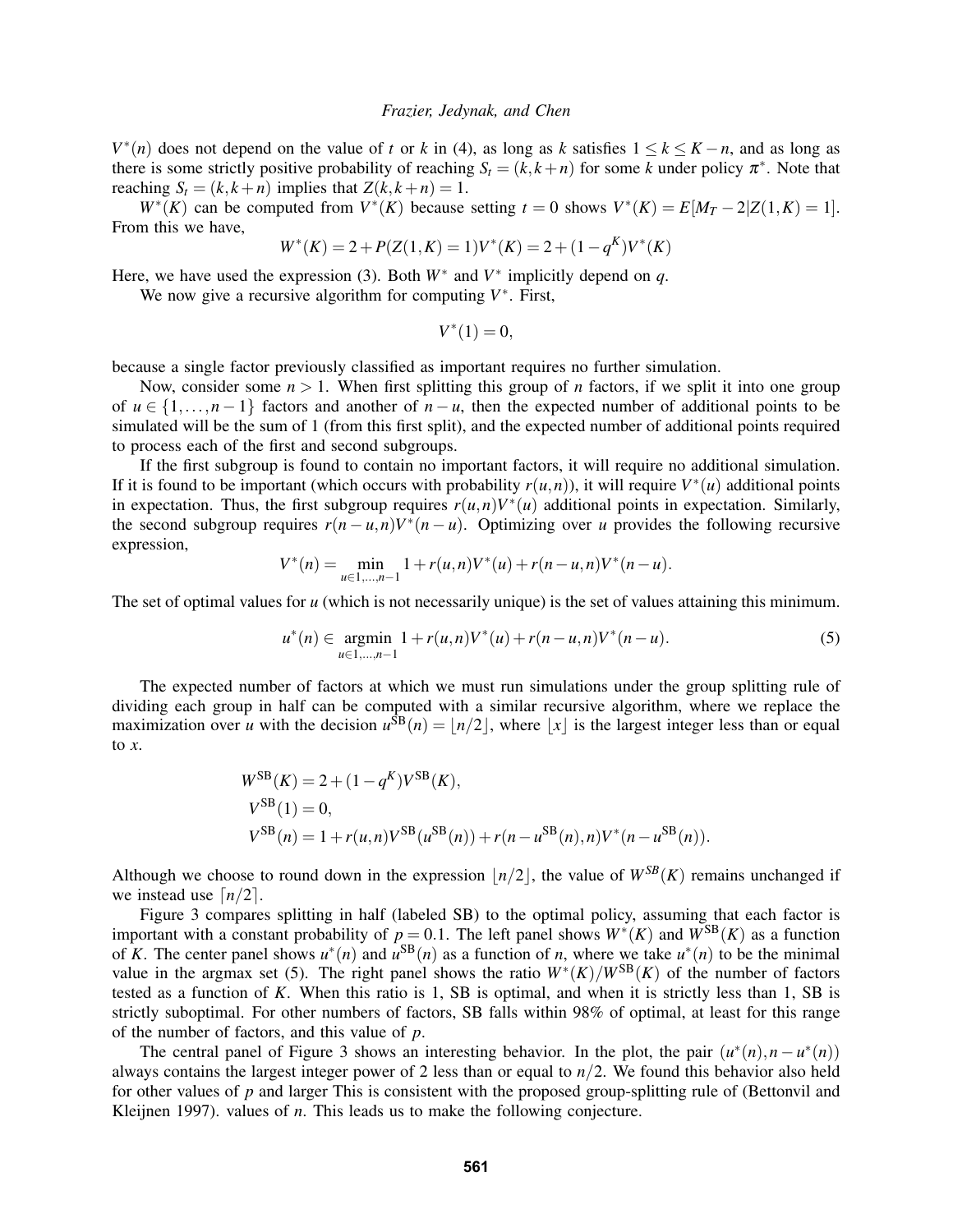

Figure 3: Comparison of the optimal policy (OPT) with the rule of splitting groups in half (SB), where factors have a homogeneous probability of importance of  $p = 0.1$ . Left: Expected number of input points simulated under the two policies,  $W^*(K)$  and  $W^{SB}(K)$ . Center: Number of factors to include into the first sub-group under the two policies,  $u^*(n)$  and  $u^{SB}(n)$ , as a function of the number of factors *n* in the parent group. **Right:** Ratio  $W^*(K)/W^{SB}(K)$  of the expected number of input points simulated between OPT and SB. SB is between 98% and 100% of optimal.

**Conjecture 1** When factors have a homogeneous probability of importance  $P(Z(k, k) = 1) = p$ , the optimal group-splitting policy splits groups of size *n* into one sub-group of size  $2^{\lfloor \log_2(n/2) \rfloor}$  and another of size  $n-2^{\lfloor \log_2(n/2) \rfloor}$ , consistent with the rule proposed by (Bettonvil and Kleijnen 1997).

This conjectured optimal group-splitting rule does not depend on the probability of importance. This is practically beneficial because, if the conjecture is true, implementations of SB using the optimal groupsplitting rule would not need to elicit prior information from the user. If the above conjecture is true, then it also implies that dividing in half gives the optimal decision when *n* is a power of 2. If *K* is an integer power of 2, then dividing it in half will cause every sub-group to have a size that is a power of 2, and the "in half" rule will make every group splitting decision optimally. This is supported by the behavior observed in the right panel of Figure 3, which shows that OPT/SB is 1 when *K* is a power of 2.

### 4.2 Non-homogeneous Factors

We consider in this section a non-homogeneous prior that we believe is common in applications. It is often the case that some factors are a priori more likely to be important than others. We assume that there are two distinct types of factors. Factors of type I are more likely to be important while the other factors, of type II, are less likely to be important. Keeping the same Bayesian model,  $P(Z(k, k) = 1) = p^{(1)}$  when *k* is a factor of type I, and  $P(Z(k, k) = 1) = p^{(2)}$  when *k* is a factor of type II.  $p^{(1)} \ge p^{(2)}$  and the equality case is the case treated in the previous section. We notate  $q^{(1)} = 1 - p^{(1)}$  and  $q^{(2)} = 1 - p^{(2)}$ . We also notate  $K_1$ ,  $0 \le K_1 \le K$ , to be the number of factors of type I and  $K_2 = K - K_1$  to be the number of factors of type II. In SB, it is standard to order the factors by believed importance (Kleijnen 2009). The symmetry of the problem allows this order to be either increasing or decreasing. Most authors, e.g., Bettonvil and Kleijnen (1997) and Bettonvil (1990) have adopted an increasing order, but we adopt a decreasing order. Thus we assume that factors of type I appear before (i.e., have a lower factor index *k*) those of type II. Thus, we may assume that  $k_1 \leq k_2$  implies  $P(Z(k_1, k_1) = 1) \geq P(Z(k_2, k_2) = 1)$ .

The analysis below generalizes the analysis performed in the previous section. When splitting a group, one can choose the relative size (i.e., number of factors) of each subgroup but also the number of factors of type I within each subgroup. To support our analysis, we define the function  $r(v, u, m, n)$  which is the probability that a sub-group of *u* factors, *v* of which are of type I, contains an important factor, given that it is a subset of a parent group of *n* factors, *m* of which are of type I, that contains an important factor. For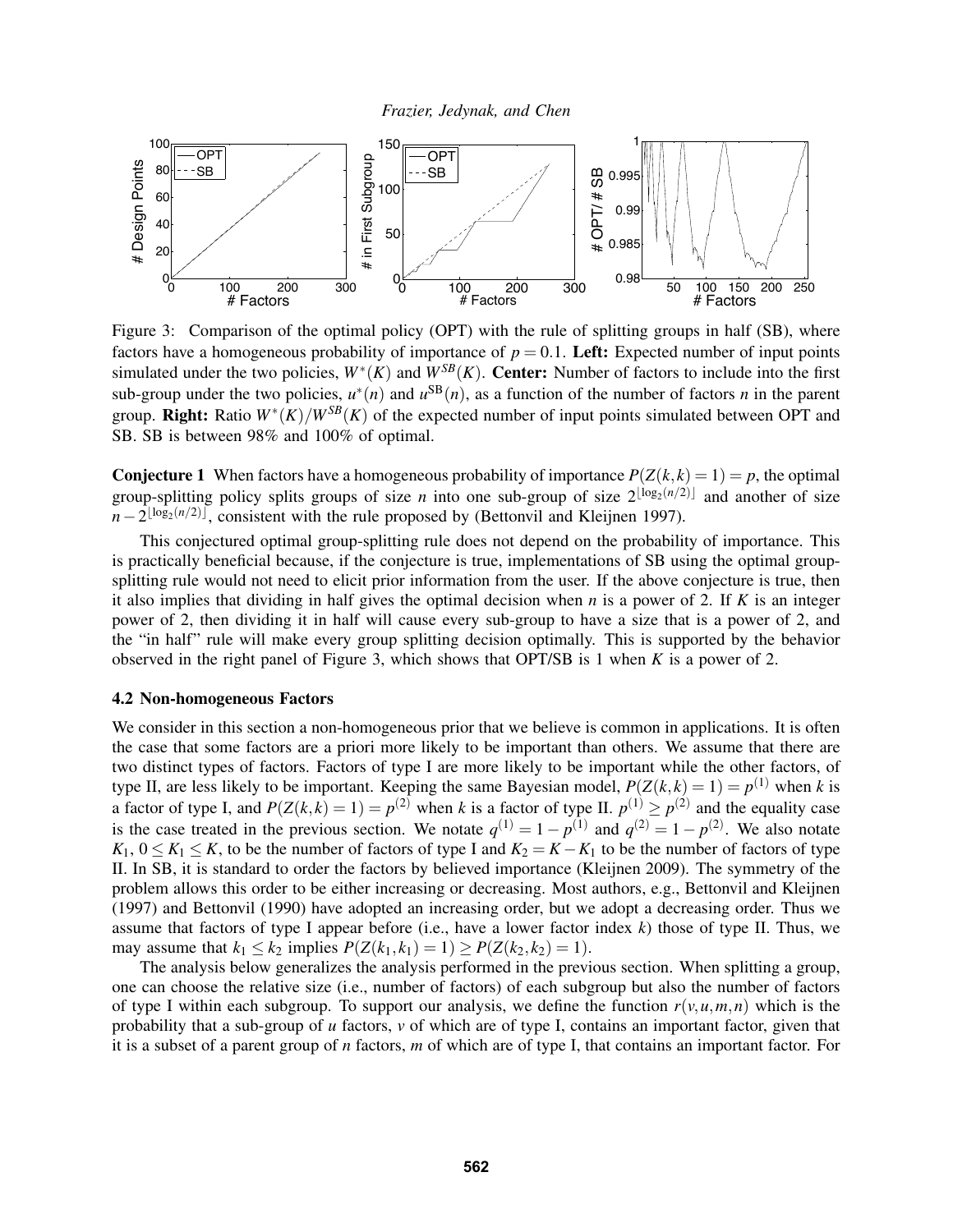$u \le n$  and  $\max(0, m-n+u) \le v \le \min(u,m)$ ,

$$
r(v, u, m, n) = \frac{1 - q^{(1)^{\nu}} q^{(2)^{u-\nu}}}{1 - q^{(1)^m} q^{(2)^{n-m}}}
$$

which is the ratio of the probability that the subgroup contains an important factor to the probability that its parent group contains an important factor.

Now we compute the optimal number of factors using dynamic programming. We follow the same logical process as in the previous section. We define  $W^*(K_1,K)$  as the value of  $E^{\pi^*}[M_T]$  under the optimal group splitting rule  $\pi^*$ , as a function of the number  $K_1$  of factors of type I and as a function of  $K$ , the total number of factors,  $K_1 \leq K$ . We then define  $V^*(m,n)$ , the expected number of additional points  $\vec{x}(k)$ at which simulations must be run, under the optimal splitting rule, to completely process all the factors within a group of *n* factors, *m* of which are of type I, previously classified as containing an important factor,  $m \le n$ .  $V^*$  and  $W^*$  satisfy the following relation:

$$
W^*(K_1, K) = 1 + (1 - q^{(1)K_1}q^{(2)K - K_1})V^*(K_1, K)
$$

We now discuss a recursive algorithm for computing  $V^*$ . First,

$$
V^*(0,1) = 0,
$$
  

$$
V^*(1,1) = 0,
$$

since a single factor previously classified as important needs no further simulation. Secondly, optimizing over the number of factors *u* to include in the first group provides the following expression. Recall that the factors are ordered, with factors of type I appearing first and factors of type II appearing second. In the following expression, the first inner minimization considers those values of *u* causing only type I factors to be in the first group. The second inner minimization considers those values of *u* from including all of the factors of type I in the first group, leaving only factors of type II for the second group.

$$
V^*(m,n) = \min\left\{\min_{1 \le u \le \min(m,n-1)} 1 + r(u,u,m,n)V^*(u,u) + r(m-u,n-u,m,n)V^*(m-u,n-u),\right.\n\min_{m+1 \le u \le n-1} 1 + r(m,u,m,n)V^*(m,u) + r(0,n-u,m,n)V^*(0,n-u)\right\},
$$

where a minimum over an empty set is understood to be infinity. When  $m = 0$ , the inner minimum over  $1 \le u \le \min(m, n-1)$  is infinity, and the overall minimum is achieved by the inner minimum over  $m+1 \le u \le n-1$ . When  $m = n$ , the inner minimum over  $m \le u \le n-1$  is infinity, and the overall minimum is achieved by the inner minimum over  $1 \le u \le \min(m, n-1)$ .

Without loss of generality, we assume that the factors of type I are the first  $K_1$  factors with indexes 1 to  $K_1$ . The "in-half" group splitting rule consists then in choosing  $u^{SB} = \lfloor n/2 \rfloor$  and  $v^{SB} = min(u^{SB}, m)$ when the parent group has *n* factors, *m* of which are of type I. Replacing the optimization over *u* and *v* by these values we obtain,

$$
W^{SB}(K_1, K) = 1 + (1 - q^{(1)K_1}q^{(2)K - K_1})V^{SB}(K_1, K), V^{SB}(0, 1) = 0, V^{SB}(1, 1) = 0
$$
  

$$
V^{SB}(m, n) = 1 + r(v^{SB}, u^{SB}, m, n)V^{SB}(v^{SB}, u^{SB}) + r(m - v^{SB}, n - u^{SB}, m, n)V^{SB}(m - v^{SB}, n - u^{SB})
$$

Figure 4 compares the optimal policy with the rule of splitting in half (labeled SB in the figure). Paralleling Figure 3, the left panels show  $W^{\pi}(K_1, K)$  as a function of *K* for the two policies; the center panels show the number of factors included into the first sub-group as a function of the number of factors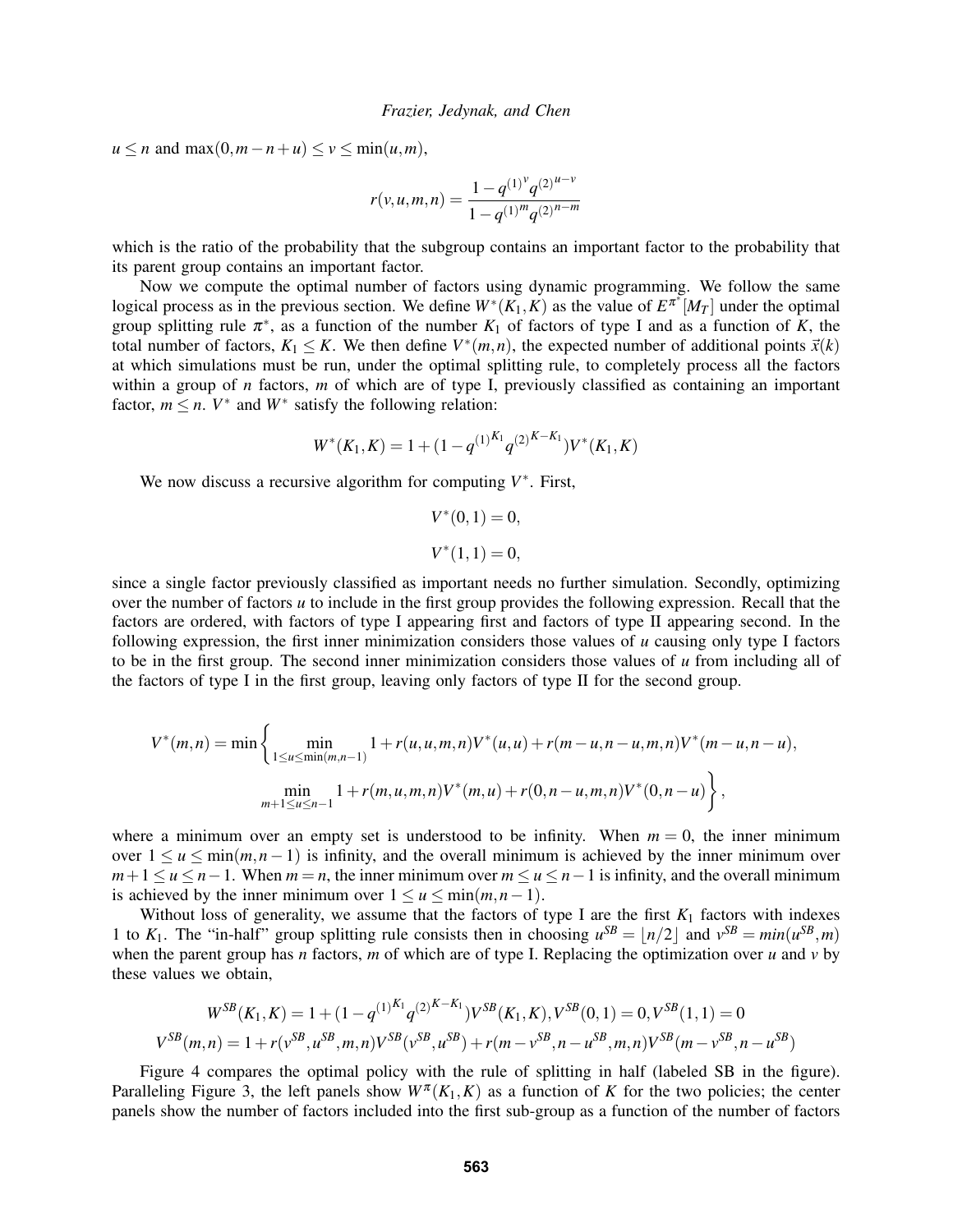



Figure 4: Comparison of the optimal policy (OPT) and the rule of splitting groups in half (SB), where we have  $K_1$  factors with probability of importance  $p^{(1)}$ , and the remaining factors have probability  $p^{(2)}$ . In the Top Row,  $p^{(1)} = 0.75$ ,  $p^{(2)} = 0.1$ , and  $K_1 = 10$ . In the Bottom Row,  $p^{(1)} = 0.99$ ,  $p^{(2)} = 0.0001$ , and  $K_1 = 1$ . Left Panels: Expected number of input points simulated under the two policies,  $W^*(K_1, K)$ and  $W^{SB}(K_1,K)$ . Center Panels: Number of factors to include into the first sub-group under the two policies, as a function of the number of factors  $n$  in a parent group containing  $K_1$  factors with probability of importance  $p^{(1)}$ . Right Panels: Ratio  $W^*(K_1, K)/W^{SB}(K_1, K)$  of the expected number of input points simulated between OPT and SB. Values strictly less than 1 indicate the suboptimality of SB.

*n* in the parent group, where the number of type I factors in this parent group is held fixed at *K*1; and the right panels show the ratio  $W^*(K_1, K)/W^{SB}(K_1, K)$ . The top row shows a collection of problems in which  $p^{(1)} = 0.75$ ,  $p^{(2)} = 0.1$ , and  $K_1 = 10$ , while the bottom row shows a more extreme collection of problems in which the  $p^{(1)} = 0.99$ ,  $p^{(2)} = 0.0001$ , and  $K_1 = 1$ .

In the top row, which we feel is more typical of situations many encountered in practice, SB is within 94% of optimal. In the bottom row, which is less representative of typical situations, but which serves to illustrate the spectrum of behaviors that can be observed, SB is much further away from optimal, achieving between 25% and 50% of optimal.

In the problems considered in the bottom row, the optimal policy places the one type I factor alone in the first sub-group, and then leaves the type II factors in a second sub-group. Because the type II factors are unlikely to be important, this large second sub-group is often immediately eliminated, providing  $W^*(K_1, K)$ close to 3, as two points are tested in the initialization phase, and testing one additional point is sufficient to establish that the first factor is important, and the rest are not. In contrast, the rule of splitting in half places unimportant type II factors together with the important type I factor, requiring roughly  $2 + \log_2(K)$ input points be tested overall before isolating the single type I factor.

# 5 CONCLUSION

We have considered group-splitting policies for the sequential bifurcation algorithm within a Bayesian framework. Using a dynamic programming analysis, we have provided recursions for computing the Bayes-optimal group-splitting policy for a version of the problem with homogeneous factors, and for another version with two types of factors: one with a relatively high probability of importance, and the other with a relatively low probability of importance.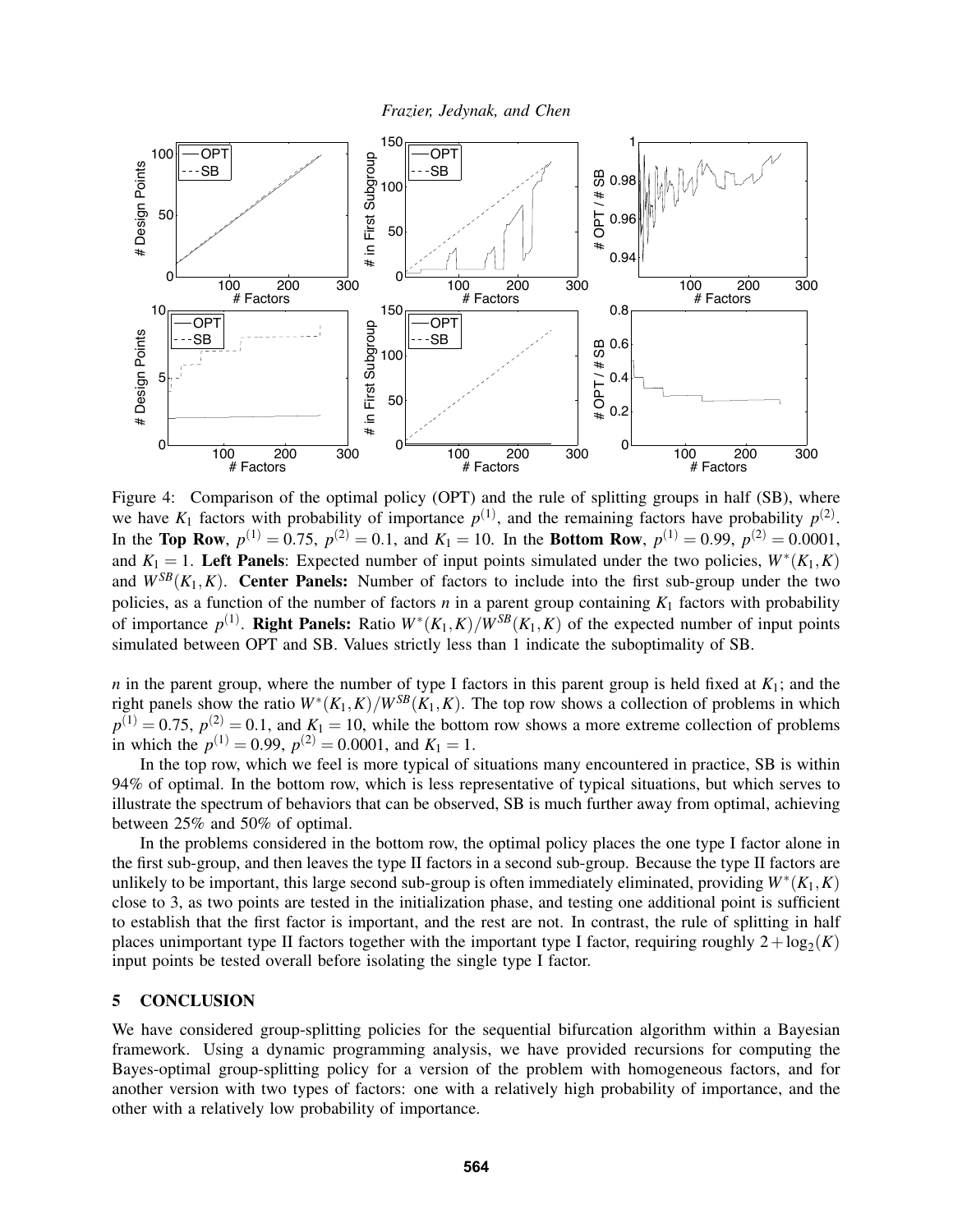We have shown using numerical experiments that, when factors are homogeneous, splitting groups in half is close to optimal, and the group splitting rule recommended by (Bettonvil and Kleijnen 1997) appears to be optimal. When there are two types of factors, the optimal policy offers a larger percentage improvement over splitting in half, with the largest benefit being present when we have a small number of factors that are very likely to be important, and a large number of factors that are very unlikely to be important.

The analysis that we have pursued is stylized in two ways: it assumes that hypothesis tests do not make errors, and that the simulation effort is constant across hypothesis tests. In future work, we plan to relax these assumptions, and to use dynamic programming to analyze the optimal policy, or bounds on the performance of the optimal policy, in the presence of more realistic conditions.

In future work, we also plan to relax the restrictions imposed by restricting to algorithms within the sequential bifurcation framework. We plan to consider a broader class of policies that do not necessarily test groups according to the nesting structure imposed by sequential bifurcation, to determine whether greater efficiency can be obtained with other sequential policies.

### ACKNOWLEDGMENTS

Peter I. Frazier was supported by AFOSR YIP FA9550-11-1-0083 and NSF EAGER 1142251.

# **REFERENCES**

Bettonvil, B. 1990. *Detection of important factors by sequential bifurcation*. Ph. D. thesis, Tilburg University.

- Bettonvil, B. W. M., and J. P. C. Kleijnen. 1997. "Searching for important factors in simulation models with many factors: sequential bifurcation". *European Journal of Operational Research* 96 (1): 180–194.
- Bettonvil, B. W. M., J. P. C. Kleijnen, and F. Persson. 2006. "Screening for the important factors in large discrete-event simulation: Sequential bifurcation and its applications". In *Screening: Methods for Experimentation in Industry, Drug Discovery and Genetics*, edited by A. M. Dean and S. M. Lewis, 287–307. New York: Springer Verlag.
- Brochu, E., M. Cora, and N. de Freitas. 2009, November. "A Tutorial on Bayesian Optimization of Expensive Cost Functions, with Application to Active User Modeling and Hierarchical Reinforcement Learning". Technical Report TR-2009-023, Department of Computer Science, University of British Columbia.
- Cheng, R. C. H. 1997, December. "Searching for important factors: sequential bifurcation under uncertainty". In *Proceedings of the 1997 Winter Simulation Conference*, edited by S. Andradottir, K. J. Healy, D. H. ´ Withers, and B. L. Nelson, 275–280. Piscataway, New Jersey: Institute of Electrical and Electronics Engineers, Inc.
- Chick, S. E., J. Branke, and C. Schmidt. 2010. "Sequential Sampling to Myopically Maximize the Expected Value of Information". *INFORMS J. on Computing* 22 (1): 71–80. to appear.
- Chick, S. E., and P. I. Frazier. 2012. "Sequential Sampling for Selection with Economics of Selection Procedures". *Management Science* 58:550–569.
- Chick, S. E., and N. Gans. 2009. "Economic Analysis of Simulation Selection Problems". *Management Sci.* 55 (3): 421–437.
- Dynkin, E. B., and A. A. Yushkevich. 1979. *Controlled Markov Processes*. New York: Springer.
- Frazier, P. I., and W. B. Powell. 2008, December. "The Knowledge-Gradient Stopping Rule for Ranking and Selection". In *Proceedings of the 2008 Winter Simulation Conference*, edited by S. J. Mason, R. R. Hill, L. Moench, O. Rose, T. Jefferson, and J. W. Fowler, 305–312. Piscataway, New Jersey: Institute of Electrical and Electronics Engineers, Inc.
- Frazier, P. I., W. B. Powell, and S. Dayanik. 2008. "A Knowledge Gradient Policy for Sequential Information Collection". *SIAM Journal on Control and Optimization* 47 (5): 2410–2439.
- Jedynak, B., P. I. Frazier, and R. Sznitman. 2012. "Twenty questions with noise: Bayes optimal policies for entropy loss". *Journal of Applied Probability* 49 (1): 114–136.